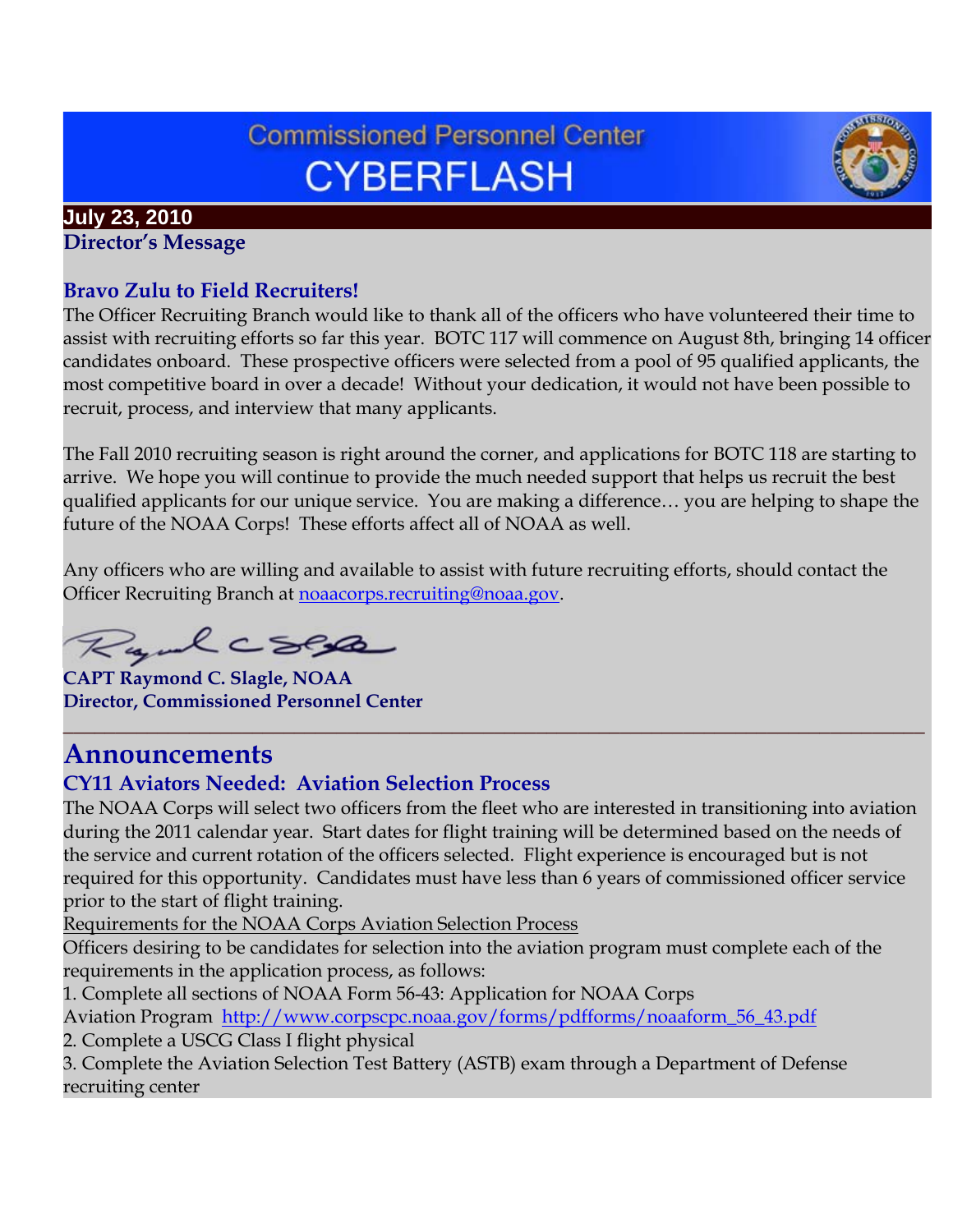4. A recommendation for aviation selection shall be included in Section 10 (Potential) of the applicant's Officer Evaluation Report (NOAA form 56-6A).

Completed aviation application packets must arrive at the Commissioned Personnel Center (CPC) **by COB, October 29, 2010.** AOC will be responsible for conducting interviews between November and January for all applicants that meet the application requirements. Once the interview process is complete, AOC will forward the interview results to CPC. An Officer Assignment Board will convene March 2011 to select officers for initial flight training. Contact LCDR Joe Bishop with any questions that you have, he can be reached at

(813) 828-3310 x3123 or [Joe.C.Bishop@noaa.gov.](mailto:Joe.C.Bishop@noaa.gov)

## **Your Input Needed for Uniform Plans**

Interest has been expressed to the Uniform and Awards Board (UAB) to consider options toward reducing the number of uniforms utilized by the NOAA Corps. To accurately assess the extent of this interest, it is only fair that the UAB consider the general preference of the NOAA Corps as a whole. Each of us is directly affected by the disadvantageous higher cost of purchasing and maintaining a number of uniforms, and the advantageous flexibility of having a number of uniforms to select from for the occasion you are attending.

The least painful method the UAB could devise to obtain this information was to utilize a short survey, the link to which is [http://www.surveymonkey.com/s/J69LVJQ.](http://www.surveymonkey.com/s/J69LVJQ) The UAB members fully recognize each of you are extremely busy and with that in mind, we purposefully designed this survey to take only a minute or two or your time.

This survey will close Friday, July 30. If you wish your preference to be considered, please respond by then.

I have been asked by a number of people about the UAB's priorities. The Priorities for this UAB are:

1) Ensure Award Nominations are processed quickly and efficiently.

 2) Update Chapter 12 of the Directives. The uniforms that are authorized and required are part of this.

 3) Address misc. award and uniform issues as they arise. Improvements to the present award nomination process is high on this list and any suggestions/recommendations are always welcomed. Thank you for your time in reviewing and responding to this request. CDR Brian Parker, Chair, UAB

### **Best Way to Contact the NOAA Corps Payroll Unit**

First and foremost, it is our pleasure to service the men and women of NOAA Corps with pay and personnel issues, needs, and requests.

In order to provide you with the very best service, we do ask that if at all possible, please send your request to us via email message. Putting your request in writing does a couple of things: it allows your request to pop up on our computer monitors no matter what we are doing or which payroll processing mode we are in, and it gives us the opportunity to track all requests coming in and out of our office- allowing us to provide you with an immediate response of its receipt. We respectfully remind you that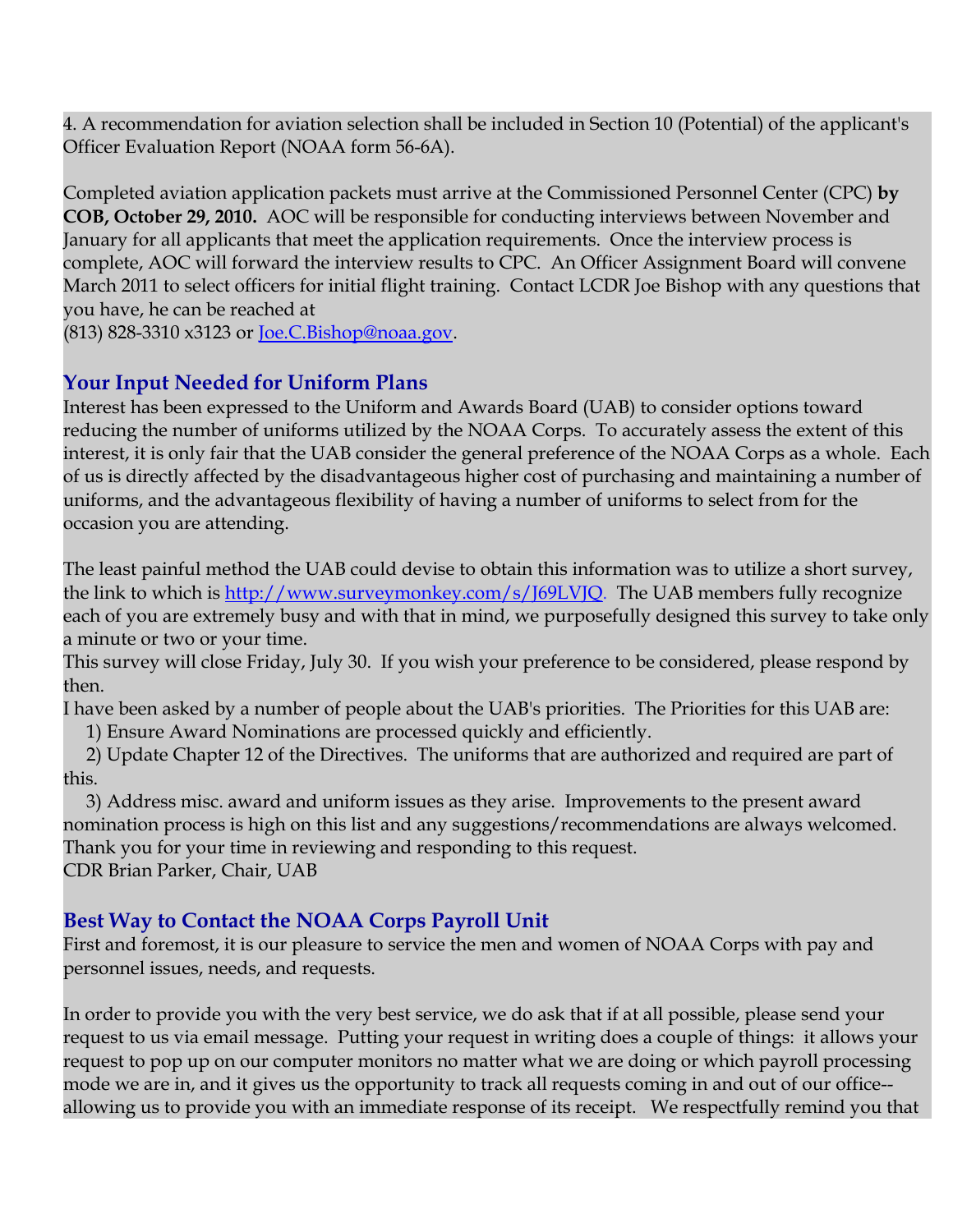it will always be our intention to respond to your requests for service within 72 hours. Often within that timeframe, we'll be able to provide you with a complete resolution, however, when issues are more complicated, we promise to keep you advised of the status of your issue. Thank you, Carol and Ron

#### **Oklahoma Residents**

If you are an Oklahoma state resident and a NOAA Officer, your wages for State Tax is now exempt. The Payroll Unit has received a few calls concerning the new tax exclusion for the state of Oklahoma for military members. The ALSPO message at the website below announces the implementation of exemption from state income tax withholding for members claiming Oklahoma as their state of legal residence. Per Oklahoma Statute, Title 68, § 2358 (2009), PPC stopped withholding of state income tax for members claiming Oklahoma as their state of legal residence, effective 1 July 2010. Members will need to file 2010 Oklahoma state income tax returns to obtain refunds of state income taxes withheld from military pay for the period 1 January 2010 through 30 June 2010 and must continue to file Oklahoma state income tax returns to claim the exclusion of military pay.

<http://www.uscg.mil/ppc/alspo/2010/E10OkStateTaxExemption.pdf>

### **Uniform Tip -- Wash New ODUs and Tapes Before Sewing on Insignia**

As we begin to purchase our new untucked ODU's here is quick hint to help avoid some of the nasty bunching that takes place around your rank insignia and name tapes... Upon receiving your new set of ODU's wash them; your name tapes, service identification tapes, and your rank insignia (if they are the sew-on type) together before you have them attached to your uniform. This allows for any fabric shrinkage to occur before the tapes are added and assists in preventing bunching of the ODU fabric around the name tapes and rank.

Enjoy the new untucked ODU's and as always, stand tall, stand proud, and stay sharp!

#### **\_\_\_\_\_\_\_\_\_\_\_\_\_\_\_\_\_\_\_\_\_\_\_\_\_\_\_\_\_\_\_\_\_\_\_\_\_\_\_\_\_\_\_\_\_\_\_\_\_\_\_\_\_\_\_\_\_\_\_\_\_\_\_\_\_\_\_\_\_\_\_\_\_\_\_\_\_\_\_\_\_\_ Upcoming Uniform and Awards Board Meetings**

August 3 September 7 October 5

#### **Approved Retirements/Resignations/Separations**

The following officers have approved retirements, resignations, or separations. Be sure to thank them for their service to NOAA and nation and wish them the best the next time you see these officers!

**\_\_\_\_\_\_\_\_\_\_\_\_\_\_\_\_\_\_\_\_\_\_\_\_\_\_\_\_\_\_\_\_\_\_\_\_\_\_\_\_\_\_\_\_\_\_\_\_\_\_\_\_\_\_\_\_\_\_\_\_\_\_\_\_\_\_\_\_\_\_\_\_\_\_\_\_\_\_\_\_\_\_**

| CDR Andrea M. Hrusovsky      | August 1, 2010    |
|------------------------------|-------------------|
| LT Amelia A. Ebhardt         | August 1, 2010    |
| LT Jason R. Saxe             | August 15, 2010   |
| LTJG Allison R. Mahaney      | August 15, 2010   |
| <b>CDR Michael S. Weaver</b> | September 1, 2010 |